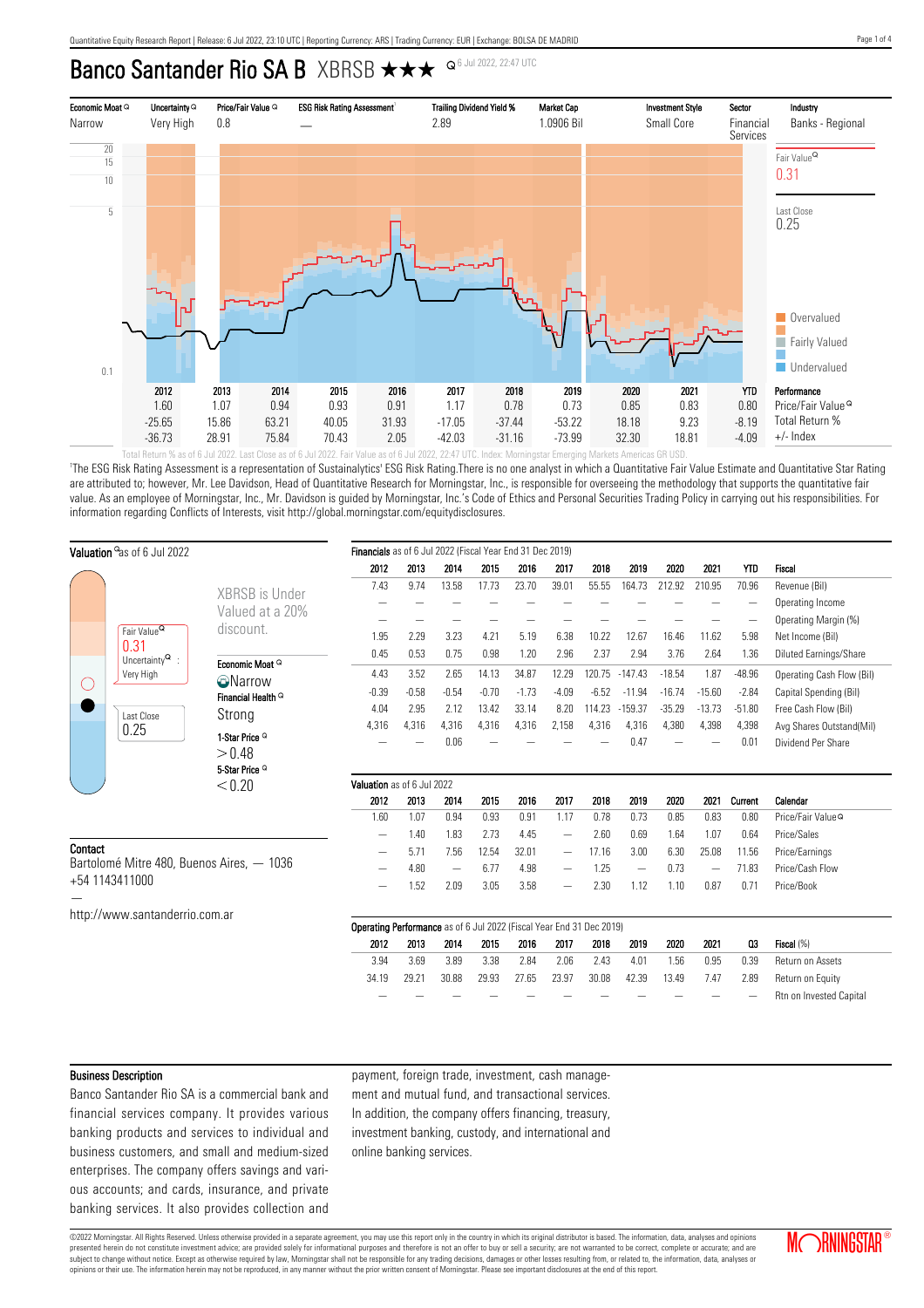# Quantitative Equity Reports Overview

The quantitative report on equities consists of data, statistics and quantitative equity ratings on equity securities. Morningstar, Inc.'s quantitative equity ratings are forward looking and are generated by a statistical model that is based on Morningstar Inc.'s analyst-driven equity ratings and quantitative statistics. Given the nature of the quantitative report and the quantitative ratings, there is no one analyst in which a given report is attributed to; however, Mr. Lee Davidson, Head of Quantitative Research for Morningstar, Inc., is responsible for overseeing the methodology that supports the quantitative equity ratings used in this report. As an employee of Morningstar, Inc., Mr. Davidson is guided by Morningstar, Inc.'s Code of Ethics and Personal Securities Trading Policy in carrying out his responsibilities.

## Quantitative Equity Ratings

Morningstar's quantitative equity ratings consist of: (i) Quantitative Fair Value Estimate, (ii) Quantitative Star Rating, (iii) Quantitative Uncertainty, (iv) Quantitative Economic Moat, and (v) Quantitative Financial Health (collectively the "Quantitative Ratings).

The Quantitative Ratings are calculated daily and derived from the analystdriven ratings of a company's peers as determined by statistical algorithms. Morningstar, Inc. ("Morningstar", "we", "our") calculates Quantitative Ratings for companies whether or not it already provides analyst ratings and qualitative coverage. In some cases, the Quantitative Ratings may differ from the analyst ratings because a company's analyst-driven ratings can significantly differ from other companies in its peer group.

i. **Quantitative Fair Value Estimate:** Intended to represent Morningstar's estimate of the per share dollar amount that a company's equity is worth today. Morningstar calculates the Quantitative Fair Value Estimate using a statistical model derived from the Fair Value Estimate Morningstar's equity analysts assign to companies. Please go to http://global.morningstar.com/ equitydisclosures for information about Fair Value Estimate Morningstar's equity analysts assign to companies.

ii. **Quantitative Economic Moat:** Intended to describe the strength of a firm's competitive position. It is calculated using an algorithm designed to predict the Economic Moat rating a Morningstar analyst would assign to the stock. The rating is expressed as Narrow, Wide, or None.

**Narrow** – assigned when the probability of a stock receiving a "Wide Moat" rating by an analyst is greater than 70% but less than 99%.

Wide – assigned when the probability of a stock receiving a "Wide Moat" rating by an analyst is greater than 99%.

None – assigned when the probability of an analyst receiving a "Wide Moat" rating by an analyst is less than 70%.

iii. **Quantitative Star Rating:** Intended to be the summary rating based on the combination of our Quantitative Fair Value Estimate, current market price, Quantitative Uncertainty Rating, and momentum. The rating is expressed as One-Star, Two-Star, Three-Star, Four-Star, and Five-Star.

- $\star$  the stock is overvalued with a reasonable margin of safety. Log (Quant FVE/Price) < -1\*Quantitative Uncertainty
- Micro-Caps: Log (Quant FVE/Price) < -1.5\*Quantitative Uncertainty  $\star \star$  - the stock is somewhat overvalued.

Log (Quant FVE/Price) between (-1\*Quantitative Uncertainty, -0.5\*Quantitative Uncertainty)

Micro-Caps: Log (Quant FVE/Price) between (-1.5\*Quantitative Uncertainty, - 0.75\*Quantitative Uncertainty)

 $\star \star \star$  – the stock is approximately fairly valued.

Log (Quant FVE/Price) between (-0.5\*Quantitative Uncertainty, 0.5\*Quantitative Uncertainty)

Micro-Caps: Log (Quant FVE/Price) between (-0.75\*Quantitative Uncertainty, 0.75\*Quantitative Uncertainty)

 $\star \star \star \star$  – the stock is somewhat undervalued. Log (Quant FVE/Price) between (0.5\*Quantitative Uncertainty, 1\*Quantitative Uncertainty)

Micro-Caps: Log (Quant FVE/Price) between (0.75\*Quantitative Uncertainty, 1.5\*Quantitative Uncertainty)

 $\star \star \star \star$  – the stock is undervalued with a reasonable margin of safety. Log (Quant FVE/Price) > 1\*Quantitative Uncertainty

Micro-Caps: Log (Quant FVE/Price) > 1.5\*Quantitative Uncertainty

After the initial calculation for the star rating, there is a final filtering step based on the momentum of the company. We rank the companies based on their 12-1 month momentum, then restrict those below the 30th percentile to a maximum of 3 stars.

iv. **Quantitative Uncertainty:** Intended to represent Morningstar's level of uncertainty about the accuracy of the Quantitative Fair Value Estimate. Generally, the lower the Quantitative Uncertainty, the narrower the potential range of outcomes for that particular company. The rating is expressed as Low, Medium, High, Very High, and Extreme.

**Low** – the interguartile range for possible fair values is less than  $10\%$ 

**Medium** – the interquartile range for possible fair values is less than  $15\%$ but greater than 10%

High – the interquartile range for possible fair values is less than 35% but greater than 15%

Very High – the interquartile range for possible fair values is less than 80% but greater than 35%

**Extreme** – the interquartile range for possible fair values is greater than 80%

v. Quantitative Financial Health: Intended to reflect the probability that a firm will face financial distress in the near future. The calculation uses a predictive model designed to anticipate when a company may default on its financial obligations. The rating is expressed as Weak, Moderate, and Strong.

**Weak**  $-$  assigned when Quantitative Financial Health  $< 0.2$ 

Moderate – assigned when Quantitative Financial Health is between 0.2 and 0.7

**Strong** – assigned when Quantitative Financial Health  $> 0.7$ 

## Other Definitions

i. Last Close  $-$  Price of the stock as of the close of the market of the last trading day before date of the report.

ii. **Quantitative Valuation**– Using the below terms, intended to denote the relationship between the security's Last Price and Morningstar's quantitative fair value estimate for that security.

Undervalued – Last Price is below Morningstar's quantitative fair value estimate.

Farily Valued – Last Price is in line with Morningstar's quantitative fair value estimate.

Farily Valued – Last Price is in line with Morningstar's quantitative fair value estimate.

Overvalued – Last Price is above Morningstar's quantitative fair value estimate.

Sustainalytics ESG Risk Rating Assessment: The ESG Risk Rating Assessment is provided by Sustainalytics; a Morningstar company. Sustainalytics' ESG Risk Ratings measure the degree to which company's economic value at risk is driven by environment, social and governance (ESG) factors.

Sustainalytics analyzes over 1,300 data points to assess a company's exposure to and management of ESG risks. In other words, ESG Risk Ratings measures a company's unmanaged ESG Risks represented as a quantitative score. Unmanaged Risk is measured on an open-ended scale starting at zero (no risk) with lower scores representing less unmanaged risk and, for 95% of cases, the unmanaged ESG Risk score is below 50.

Based on their quantitative scores, companies are grouped into one of five Risk Categories (negligible, low, medium, high, severe). These risk categories are absolute, meaning that a 'high risk' assessment reflects a comparable degree of unmanaged ESG risk across all subindustries covered.

The ESG Risk Rating Assessment is a visual representation of Sustainalytics

Page 2 of 4

©2022 Morningstar. All Rights Reserved. Unless otherwise provided in a separate agreement, you may use this report only in the country in which its original distributor is based. The information, data, analyses and opinions presented herein do not constitute investment advice; are provided solely for informational purposes and therefore is not an offer to buy or sell a security; are not warranted to be correct, complete or accurate; and are subject to change without notice. Except as otherwise required by law, Morningstar shall not be responsible for any trading decisions, damages or other losses resulting from, or related to, the information, data, analyses or opinions or their use. The information herein may not be reproduced, in any manner without the prior written consent of Morningstar. Please see important disclosures at the end of this report.

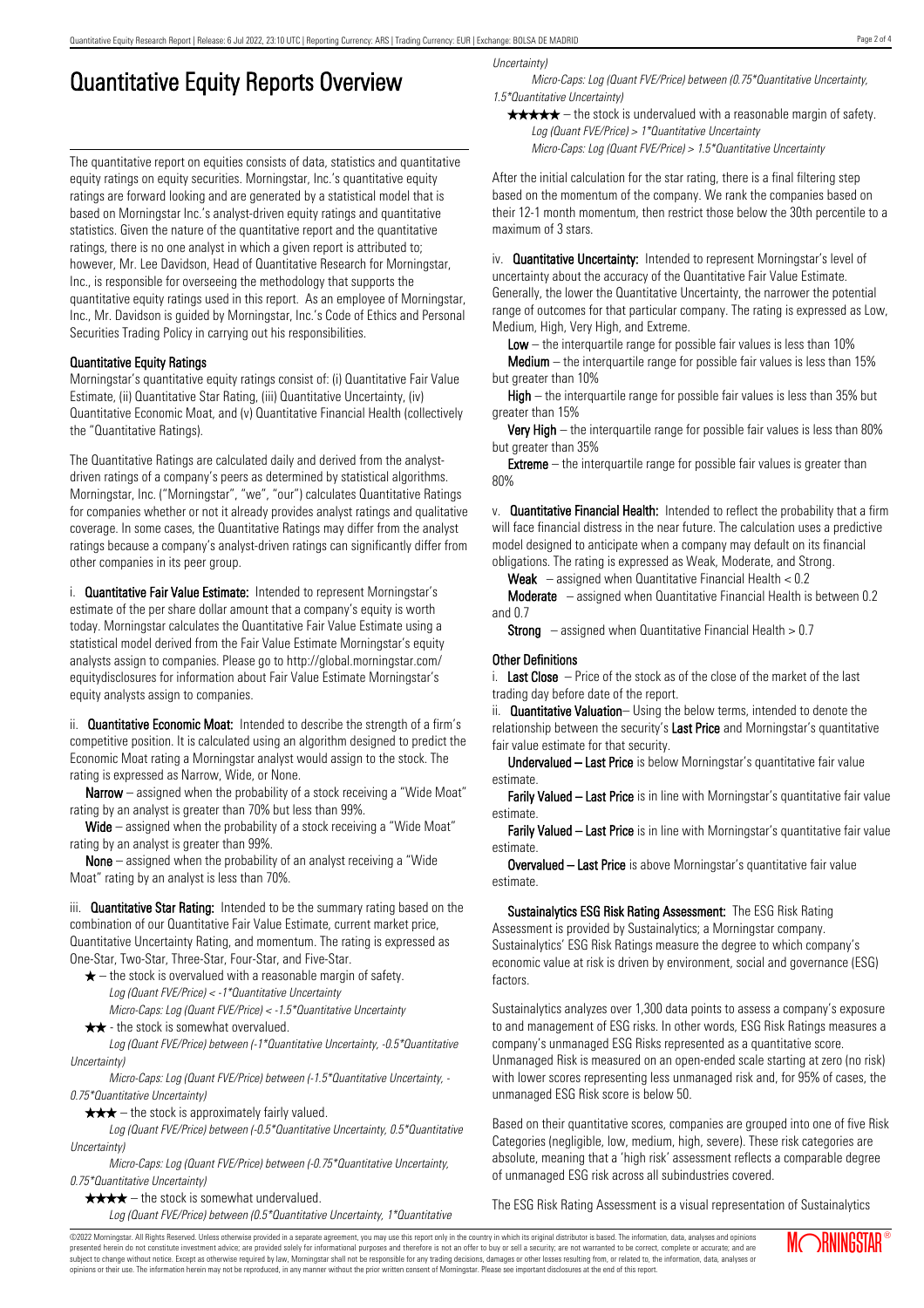ESG Risk Categories on a 1 to 5 scale. Companies with Negligible Risk = 5 Globes, Low Risk = 4, Medium Risk =  $3$  Globes, High Risk =  $2$  Globes, Severe Risk = 1 Globe. For more information, please visit sustainalytics.com/esgratings/

Ratings should not be used as the sole basis in evaluating a company or security. Ratings involve unknown risks and uncertainties which may cause our expectations not to occur or to differ significantly from what was expected and should not be considered an offer or solicitation to buy or sell a security.

This Report has not been made available to the issuer of the security prior to publication.

#### Risk Warning

Please note that investments in securities are subject to market and other risks and there is no assurance or guarantee that the intended investment objectives will be achieved. Past performance of a security may or may not be sustained in future and is no indication of future performance. A security investment return and an investor's principal value will fluctuate so that, when redeemed, an investor's shares may be worth more or less than their original cost. A security's current investment performance may be lower or higher than the investment performance noted within the report.

The quantitative equity ratings are not statements of fact. Morningstar does not guarantee the completeness or accuracy of the assumptions or models used in determining the quantitative equity ratings. In addition, there is the risk that the price target will not be met due to such things as unforeseen changes in demand for the company's products, changes in management, technology, economic development, interest rate development, operating and/or material costs, competitive pressure, supervisory law, exchange rate, and tax rate. For investments in foreign markets there are further risks, generally based on exchange rate changes or changes in political and social conditions. A change in the fundamental factors underlying the quantitative equity ratings can mean that the valuation is subsequently no longer accurate.

For more information about Morningstar's quantitative methodology, please visit www.corporate.morningstar.com.

# General Disclosure

The Quantitative Equity Report ("Report") is derived from data, statistics and information within Morningstar, Inc.'s database as of the date of the Report and is subject to change without notice. The Report is for informational purposes only, intended for financial professionals and/or sophisticated investors ("Users") and should not be the sole piece of information used by such Users or their clients in making an investment decision. While Morningstar has obtained data, statistics and information from sources it believes to be reliable, Morningstar does not perform an audit or seeks independent verification of any of the data, statistics, and information it receives.

The quantitative equity ratings noted the Report are provided in good faith, are as of the date of the Report and are subject to change. While Morningstar has obtained data, statistics and information from sources it believes to be reliable, Morningstar does not perform an audit or seeks independent verification of any of the data, statistics, and information it receives.

The quantitative equity ratings are not a market call, and do not replace the User or User's clients from conducting their own due-diligence on the security. The quantitative equity rating is not a suitability assessment; such assessments take into account may factors including a person's investment objective, personal and financial situation, and risk tolerance all of which are factors the quantitative equity rating statistical model does not and did not consider.

Prices noted with the Report are the closing prices on the last stock-market trading day before the publication date stated, unless another point in time is explicitly stated.

Unless otherwise provided in a separate agreement, recipients accessing this report may only use it in the country in which the Morningstar distributor is based. Unless stated otherwise, the original distributor of the report is Morningstar Inc., a U.S.A. domiciled financial institution.

This report was created with no regard to investment objectives, financial situation or particular needs of any specific User or User's clients. Therefore, investments discussed and recommendations made herein may not be suitable for all investors: recipients of this report must exercise their own independent judgment as to the suitability of such investments and recommendations in the light of their own investment objectives, experience, taxation status and financial position.

The information, data and statistics presented herein are not warranted to be accurate, correct, complete or timely. Unless otherwise provided in a separate agreement, Morningstar makes no representation that the report contents meet all of the presentation and/or disclosure standards applicable in the jurisdiction the recipient is located.

Except as otherwise required by law or provided for in a separate agreement, Morningstar and its officers, directors and employees shall not be responsible or liable for any trading decisions, damages or other losses resulting from, or related to, the information, data, analyses or opinions within the report. Morningstar encourages recipients of this report to read all relevant issue documents (e.g., prospectus) pertaining to the security concerned, including without limitation, information relevant to its investment objectives, risks, and costs before making an investment decision and when deemed necessary, to seek the advice of a legal, tax, and/or accounting professional.

The Report and its contents are not directed to, or intended for distribution to or use by, any person or entity who is a citizen or resident of or located in any locality, state, country or other jurisdiction where such distribution, publication, availability or use would be contrary to law or regulation or which would subject Morningstar or its affiliates to any registration or licensing requirements in such jurisdiction.

Where this report is made available in a language other than English and in the case of inconsistencies between the English and translated versions of the report, the English version will control and supersede any ambiguities associated with any part or section of a report that has been issued in a foreign language. Neither the analyst, Morningstar, or Morningstar affiliates guarantee the accuracy of the translations.

This report may be distributed in certain localities, countries and/or jurisdictions ("Territories") by independent third parties or independent intermediaries and/or distributors ("Distributors"). Such Distributors are not acting as agents or representatives of the analyst or Morningstar. In Territories where a Distributor distributes our report, the Distributor, and not the analyst or Morningstar, is solely responsible for complying with all applicable regulations, laws, rules, circulars, codes and guidelines established by local and/or regional regulatory bodies, including laws in connection with the distribution third-party research reports.

### Conflicts of Interest:

Morningstar, Inc. may hold a long position in the security subject of this investment research report that exceeds 0.5% of the total issued share capital of the security. To determine if such is the case, please click http:// msi.morningstar.com and http://mdi.morningstar.com.

The Head of Quantitative Research compensation is derived from Morningstar's overall earnings and consists of salary, bonus and restricted stock units of Morningstar, Inc.

Morningstar does not receive commissions for providing research and does not charge companies to be rated.

Morningstar is not a market maker or a liquidity provider of the security noted within this report.

Morningstar has not been a lead manager or co-lead manager over the